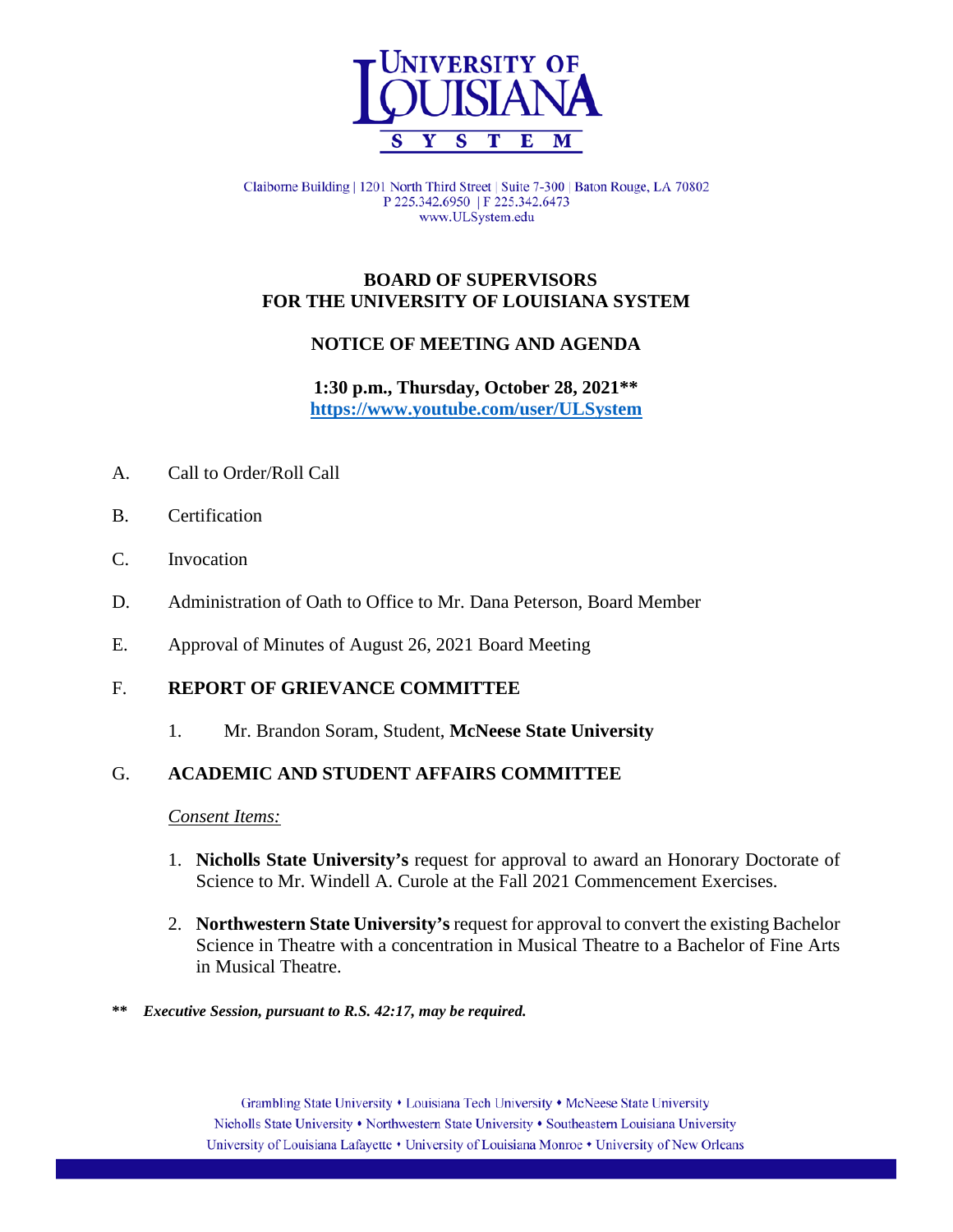- 3. **University of Louisiana at Lafayette's** request for approval to name the School of Nursing the *LHC Group • Myers School of Nursing*.
- 4. **University of Louisiana at Monroe's** request for approval to terminate the Doctor of Occupational Therapy.
- 5. **University of Louisiana at Monroe's** request for approval to enter into a Transfer Articulation Agreement with the Louisiana Community and Technical College System.
- 6. **University of Louisiana at Monroe's** request for approval to offer an Undergraduate Certificate in Professional and Creative Writing.
- 7. **University of Louisiana at Monroe's** request for approval to award an Honorary Doctor of Humane Letters to Mr. Henry Heier at the Fall 2021 Commencement Exercises.
- 8. **University of New Orleans'** request for approval to award an Honorary Doctor of Humane Letters to Dr. Jericho Brown at the Fall 2021 Commencement Exercises.
- 9. **University of New Orleans'** request for approval to name the College of Engineering "The Dr. Robert A. Savoie College of Engineering."

10. Other Business

### H. **ATHLETIC COMMITTEE**

#### *Consent Items:*

- 1. **Louisiana Tech University's** request for approval of a contract with Mr. Michael Duffy Conroy, Assistant Men's Basketball Coach, between Louisiana Tech University and Louisiana Tech University Foundation, effective July 1, 2021.
- 2. **Louisiana Tech University's** request for approval of a contract with Mr. Joshua Taylor, Head Women's Softball Coach, between Louisiana Tech University and Louisiana Tech University Foundation, effective June 7, 2021.
- 3. **Louisiana Tech University's** request for approval of a Revised Athletic Home Game Complimentary Ticket Policy, effective November 1, 2021.
- 4. **Southeastern Louisiana University's** request for approval of a contract with Mr. Christopher McBride, Head Women's Soccer Coach, effective September 1, 2021.
- 5. **Southeastern Louisiana University's** request for approval of a contract with Mr. Benjamin Gipson, Associate Men's Baseball Coach, effective September 1, 2021.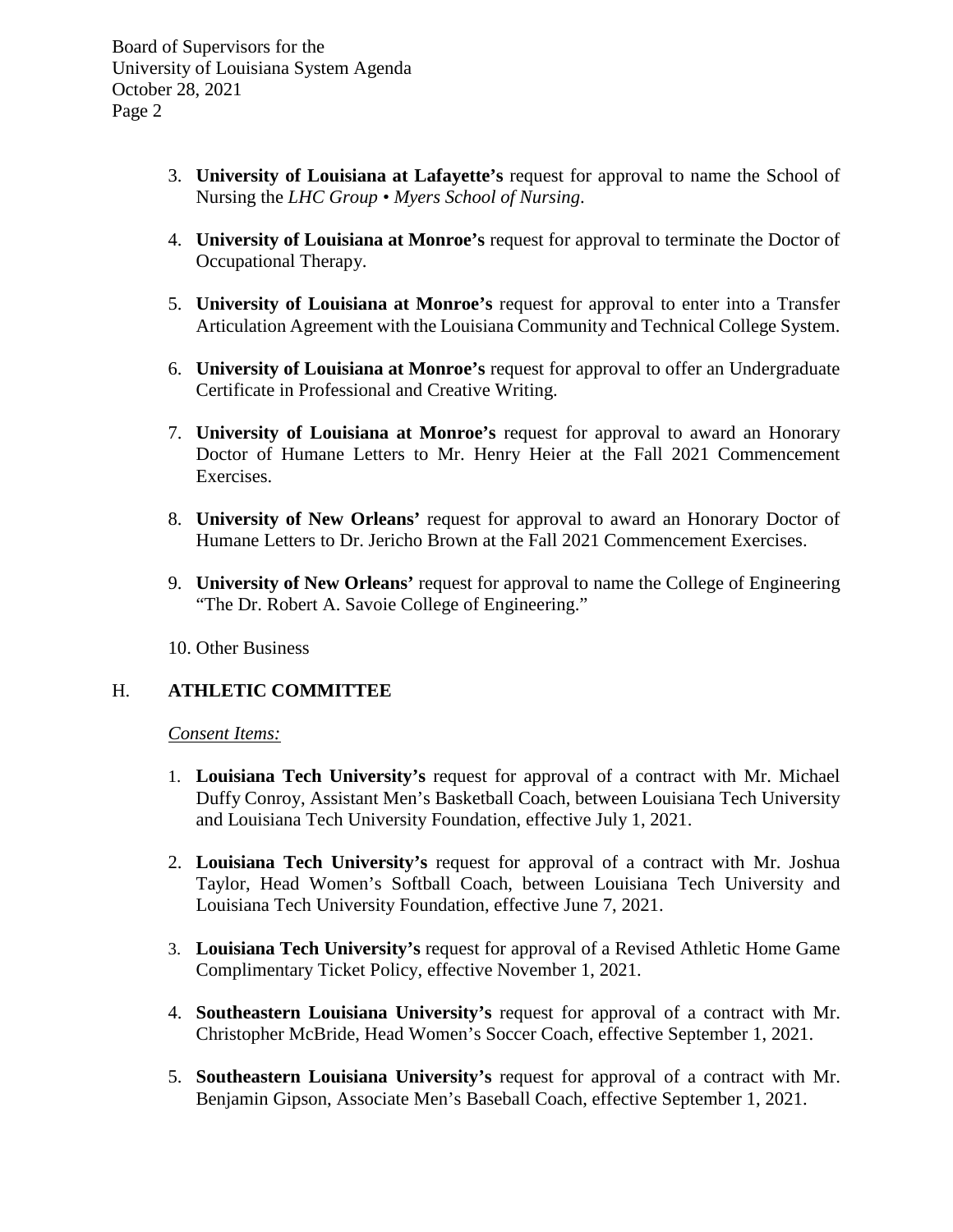- 6. **University of Louisiana at Lafayette's** request for approval of a contract with Mr. Luc Godin, Head Men's Tennis Coach, effective August 23, 2021.
- 7. **University of Louisiana at Lafayette's** request for approval of a contract with Ms. Stephanie Vallejos, Head Women's Tennis Coach, effective July 1, 2021.
- 8. **University of Louisiana at Lafayette's** request for approval of amended Contracts for Employment for various Assistant Football Coaches, effective July 1, 2021.
- 9. **University of Louisiana at Monroe's** request for approval of a contract with Mr. Terry Bowden, Head Men's Football Coach, between the University of Louisiana at Monroe and the ULM Athletic Foundation, effective August 1, 2021.
- 10. **University of New Orleans'** request for approval of a contract with Mr. Michael Blake Dean, Head Men's Baseball Coach, effective July 1, 2022.
- 11. **University of New Orleans'** request for approval of a contract with Mr. Timothy Duncan, Vice President of Athletics & Recreation (VPAR), effective November 1, 2021.
- 12. Other Business

### I. **FACILITIES PLANNING COMMITTEE**

*Consent Items:*

- 1. **University of Louisiana System's** proposal to revise a Board Rule, *Chapter VI, Facilities Planning, Section V. Naming University Facilities,* effective October 28, 2021.
- 2. **Nicholls State University's**request for approval to amend its Five-Year Capital Outlay submission to include the project, New Nursing Building, Planning & Construction.
- 3. **Nicholls State University's** request for approval to lease approximately 21 acres of land located at the University Farm at Lafourche Crossing, on Hwy. 1 east of Thibodaux, Lafourche Parish, Louisiana, to Ducks Unlimited, Inc., a non-profit corporation domiciled in Washington, D.C.
- 4. **Southeastern Louisiana University's** request for approval to enter into a Ground Lease with the Southeastern Louisiana University Foundation to renovate "The Inn" on Southeastern's campus, as authorized by La. R.S. 17:3361.
- 5. **University of Louisiana at Lafayette's** request for authorization to utilize designated Capital Outlay funds for the acquisition of the former Our Lady of Lourdes Hospital property, Society of the Roman Catholic Church of the Diocese of Lafayette.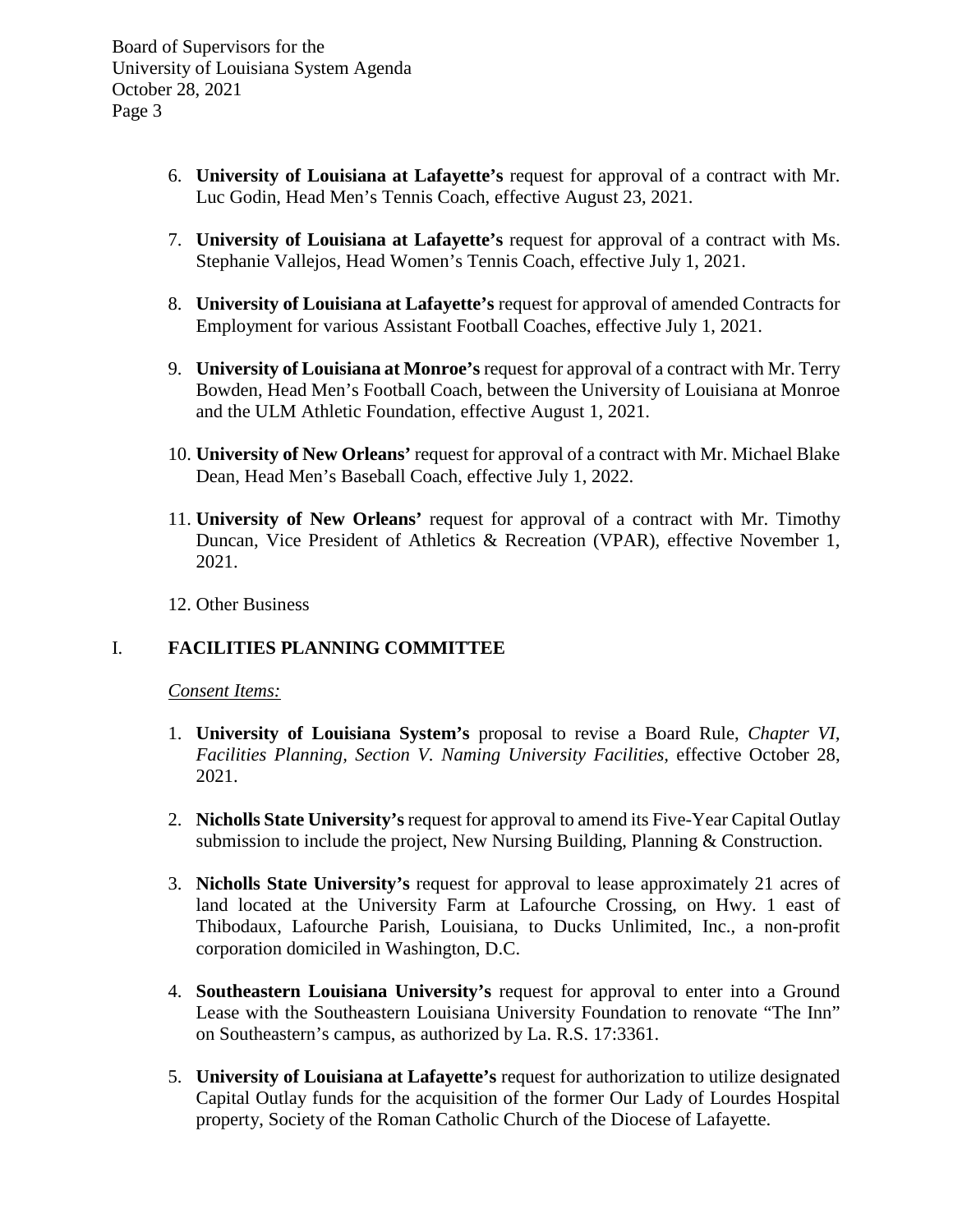- 6. **University of Louisiana at Monroe's** request for approval to name the new Softball Student Athlete Training Leadership Center the "Stangier – Young Leadership Center."
- 7. **University of Louisiana at Monroe's** request for approval to name the agriculture department green space on campus the "Flint and Jimmy Robertson Agriculture Greenhouse Complex."
- 8. **University of Louisiana at Monroe's** request for approval to name rooms in the School of Construction Management building.
- 9. **University of Louisiana at Monroe's** request for approval to name a room in the School of Construction Management Building the "Jim V. Haddox Student Study Center."
- 10. Other Business

# J. **FINANCE COMMITTEE**

*Consent Items:*

- 1. **Northwestern State University's** request for approval of a Proposed New Fee Rate for the Post-Master's Certificate (PMC) for Eligible Nursing Programs.
- 2. **University of New Orleans'** request for approval of a Cooperative Endeavor Agreement with TMTP Labs, Inc.
- 3. **University of New Orleans'** request for approval of a revised Internal Audit Charter.

### *Discussion/Action:*

- 4. **University of Louisiana System's** report on internal and external audit activity for the period of August 23 to October 24, 2021.
- 5. **University of Louisiana System's** discussion of Fiscal Year 2020-21 fourth quarter financial reports and ongoing assurances.
- 6. Other Business

# K. **PERSONNEL COMMITTEE**

*Consent Items:*

1. **Grambling State University's** request for approval to appoint Dr. Debbie Thomas as Dean of the College of Education effective August 16, 2021.